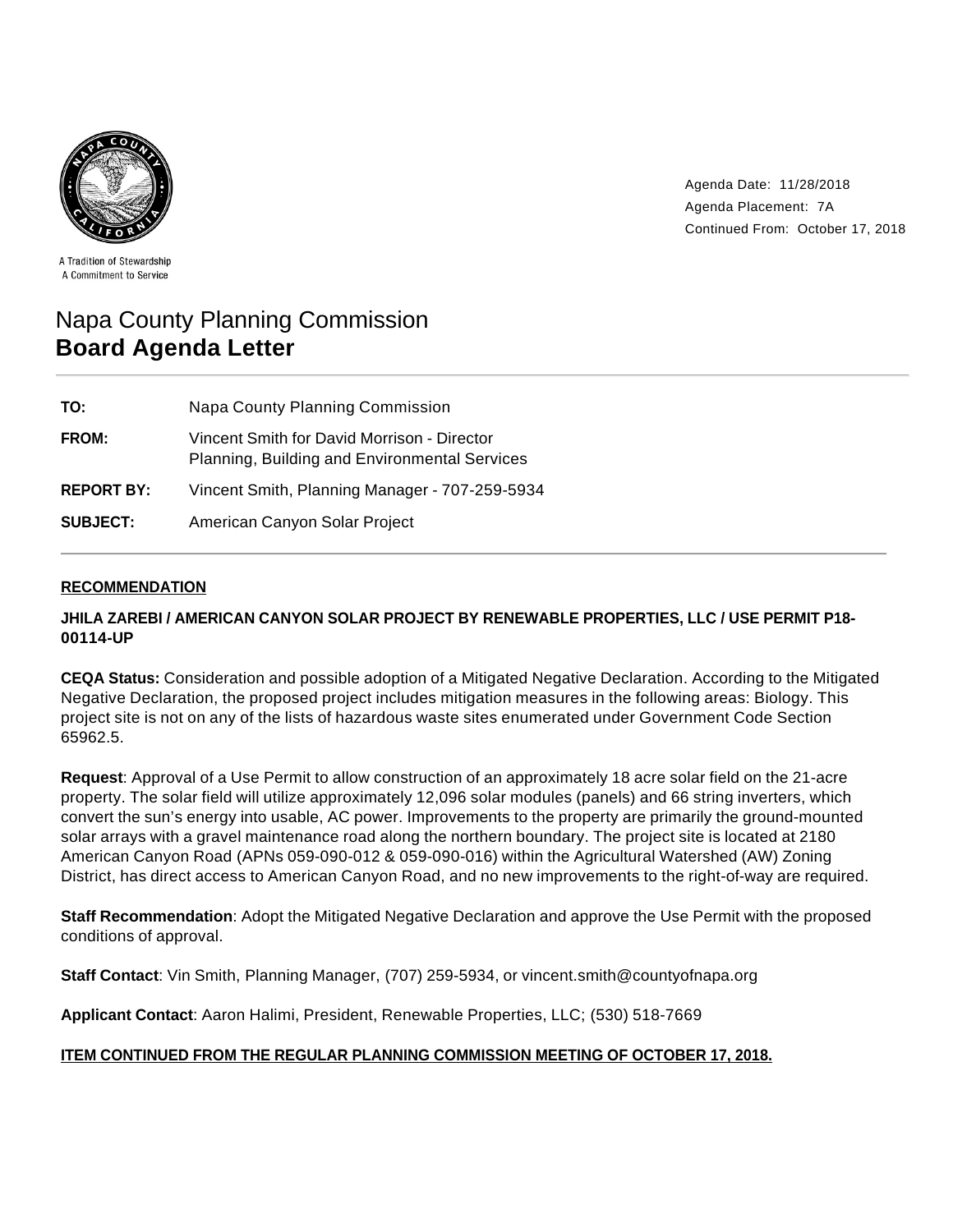# **EXECUTIVE SUMMARY**

## **Proposed Actions**:

That the Planning Commission

1. Adopt the Mitigated Negative Declaration and Mitigation Monitoring and Reporting Program for the American Canyon Solar Project based on Findings 1-6 of Attachment A; and

2. Approve Use Permit P18-00114-UP, based on Findings 7-11 of Attachment A and subject to the conditions of approval (Attachment B) to include the recommended special conditions of approval a and b, contained in the staff report.

## **Discussion**:

On October 17, 2018, the Planning Commission held a public hearing on the project request, heard public testimony and continued the item to November 28, 2018. A copy of the previous staff report and attachments can be found here: http://services.countyofnapa.org/AgendaNet/GranicusMeetingDocuments.aspx?id=5365. Given some of the comments on the project related to potential environmental impacts, the Initial Study and Negative Declaration were modified and re-noticed for a 30-day period. The following report responds to the comments provided by the public and the Commission.

The project has not appreciably changed, which is a request for approval of a Use Permit by Renewable Properties, LLC to allow construction of an approximately 18-acre solar field on the 21-acre property. The solar field will utilize approximately 12,096 solar modules (panels) and 66 string inverters, which convert the sun's energy into usable, AC power. The solar panels will be mounted on steel racking systems which will be anchored to the ground using driven steel piers at an overall height of under 8-feet above grade. Single axis tracking technology will be used to allow the panels to move to efficiently track the sun throughout the day thereby maximizing the efficiency of solar collection. The solar panels will generate a total of 3 Megawatts of AC power when fully implemented. The power generated from this facility will be sold to Marin Clean Energy (MCE) through a long-term Power Purchase Agreement (PPA). The existing single-family home and several agricultural out-buildings will be removed as part of the project and a gravel maintenance road will be installed around a portion of the perimeter of the solar field for maintenance access purposes. No other physical improvements are proposed.

## **FISCAL IMPACT**

Is there a Fiscal Impact? No

## **ENVIRONMENTAL IMPACT**

Consideration and possible adoption of a Mitigated Negative Declaration. According to the Mitigated Negative Declaration, the proposed project includes preventative mitigation measures in the following areas: Biological Resources. This project site is not on any of the lists of hazardous waste sites enumerated under Government Code Section 65962.5.

Napa County circulated a Notice of Intent to adopt the proposed Mitigated Negative Declaration to interested parties and through the State Clearinghouse for a 30-day review period starting on October 29, 2018.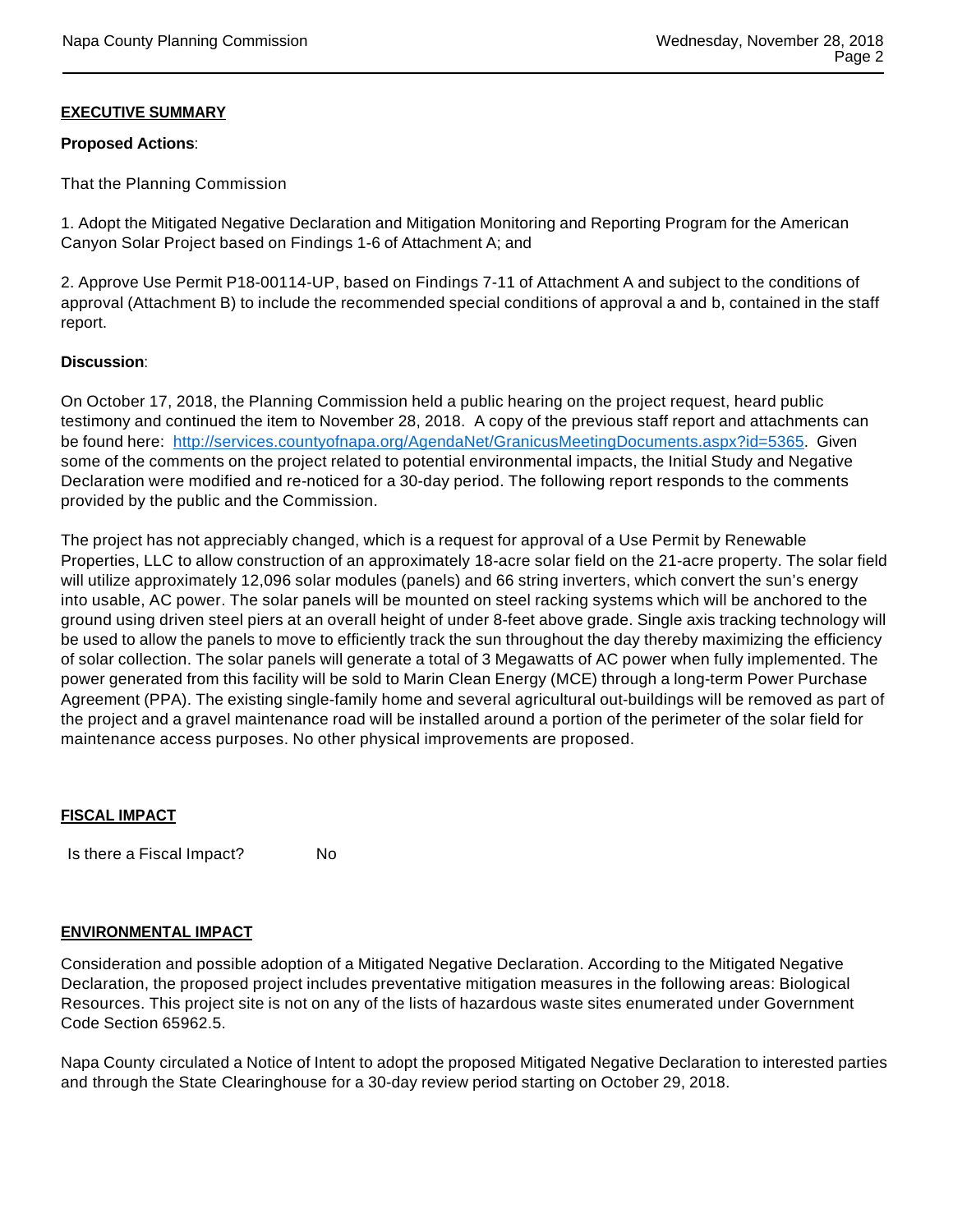#### **BACKGROUND AND DISCUSSION**

On October 17, 2018, the Planning Commission held a public hearing and received testimony, both written and verbal, on the merits of the proposed solar project. The following summarizes the concerns raised at the Planning Commission meeting:

- 1. Appropriate location for the proposed project.
- 2. Appropriate to consider approval of a use without specific development regulations that address the proposed use.
- 3. Need for a Decommissioning Plan and Financial Assurance to execute Decommissioning.

Based on the comments provided at the Planning Commission hearing, Staff offers the following responses:

# **1. Project Location**

This comment was raised drawing a comparison to the locational standards that have been created in Sonoma County, through specific zoning, but that Napa County currently does not have. As a reminder, the Napa County General Plan Land Use Policy AG/LU-29 states: Governmental uses and public utility uses shall be permitted in appropriate locations (emphasis added). Only those new governmental and public utility uses which specifically implement programs mandated by the state or federal government shall be permitted in non-urban areas. Although it is true that Napa County has not pursued development standards similar to Sonoma County, as a way to further define the appropriateness of the location of the proposed project so that a General Plan consistency finding can be made, included in the attached Findings for project approval (Attachment A) staff offers that the site is uniquely suited for a solar power generation facility given: i) its location within an area of very low residential density and surrounding grazing and horse boarding uses; ii) the flat topography of the site such that views into the site are difficult from the surrounding properties and public roadways; iii) the dense vegetation screening the site from public views; and, iv) its location adjacent to Interstate Highway 80, a noise and light generating transportation corridor.

In addition to these factors, staff notes that the electrical grid system is readily available, and of an appropriate system size, to easily accommodate the electrical power generated from the proposed solar project. This power will be utilized by the closest electrical users which reside in Napa County and the City of American Canyon. In reviewing and considering these facts, it is staff's view that the "appropriate location" criteria of AG/LU-29 may be satisfied, however, the Commission may differ regarding appropriateness of the location.

## **2. Development Standards for the Proposed Project**

As noted above, the County of Napa does not have specific development standards for larger renewable energy projects; however, Section 18.120.010(B)(8) of Napa County Zoning Code specifically states that the following uses are permitted within all Zoning Districts (including AW), with the approval of a Use Permit:

"Other public utility uses including, without limitation, warehouses, storage yards, gas holders, substations, electric generating plants, reservoirs, storage tanks, pumping stations and communication equipment buildings."

Staff believes that the proposed use is considered a public utility use due to the long term power purchase agreement with the community choice aggregator Marin Clean Energy, which provides power options in Napa County. Therefore this code section, and the development standards of the AW, Agriculture Watershed District apply to the development proposal. All development standards are satisfied by the project and no variances or exceptions from the AW standards are needed.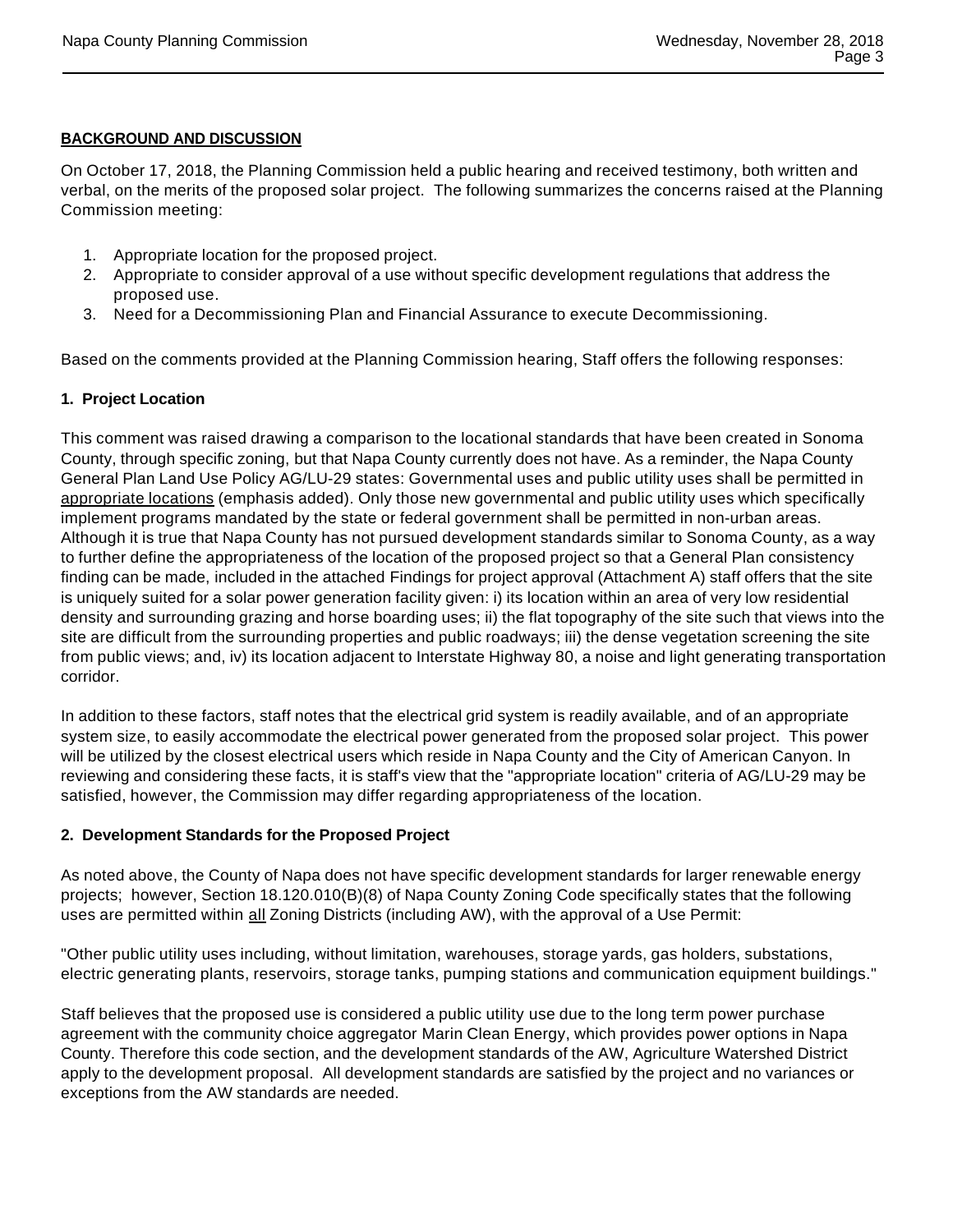# **3. Decommissioning Plan and Financial Assurance**

As referenced in the Planning Commission meeting, the proposal does not include a Decommissioning Plan should the technology become obsolete or if the project is abandoned for other technical or financial reasons. Also raised was the lack of Financial Assurance that the Decommissioning Plan be executed or, should the project be abandoned, the ability of the County to restore the site. Although the Napa County Code does not specifically include these requirements for this use, it is within the Planning Commission's authority to require both a Decommissioning Plan and Financial Assurance upon project obsolescence and/or abandonment. After discussing with the applicant adding special project conditions to address some of the concerns, the applicant and staff offer the following project specific conditions of approval for the Planning Commission's consideration:

- a. A Decommissioning Plan shall be submitted and approved by the Director of PBES prior to the issuance of Building Permits for the proposed American Canyon Solar project. The Decommissioning Plan shall include, but not be limited to the following components: removal of all above and below ground improvements; restoration of the surface grade, placement of topsoil over all removed structures, revegetation and erosion control as deemed necessary by the Director of PBES; a timeframe for improvement removal and site restoration; an engineer's cost estimate for all aspects of the removal and restoration plan; an agreement signed by the property owner and operator that they take full responsibility to implement the Decommissioning Plan; a plan to comply with all state and federal requirements for reuse, recycling and/or disposal of potentially hazardous waste.
- b. Financial Assurance shall be provided to Napa County in a form and amount acceptable to the County to secure the expense of decommissioning and restoring the project site consistent with the approved Decommissioning Plan. Financial Assurance shall be submitted and accepted by Napa County prior to final occupancy/finalizing the Building Permit.

Staff notes that the above language was used from the Sonoma County Code as a requirement for a solar project such as the proposed American Canyon Solar Project.

## **Project Consistency**:

## **General Plan**

The general plan is the constitution for all future development; any decision affecting land use and development must be consistent with the general plan. (Citizens of Goleta Valley v. Board of Supervisors (1990) 52 Cal.3d 553, 570.) However, a project need not be in perfect conformity with each and every general plan policy. A project must be examined to determine whether overall it is in harmony and agreement with the policies stated in the general plan. (Sequoya Hills Homeowners Ass'n v. City of Oakland (1993) 153 CA3d 391, 408.) A project may not conflict with specific mandatory policies or provisions contained in a general plan. Inconsistency with a single mandatory policy requires denial of a project, even if it is consistent with numerous other provisions. (Endangered Habitats League v. County of Orange (2005) 131 CA4th 777, 789.) It is well established that the County has considerable discretion in interpreting its own General Plan. A court's review of a County's interpretation of its general plan policies is highly deferential because "policies in a general plan reflect a range of competing interests" which it "must be allowed to weigh and balance the plan's policies when apply them, and it has broad discretion to construe its policies in light of the plan's purpose." (Friends of Lagoon Valley v. City of Vacaville (2007) 154 Cal. App. 4th 807, 816.)

The Planning Commission will need to examine all of the relevant General Plan policies and base their decision of consistency or inconsistency on their own judgment and interpretation of those policies.

Staff believes the project is consistent with the County General Plan. Since many of the comments provided at the October 17, 2018 Commission hearing related to policies within the General Plan, staff provides the following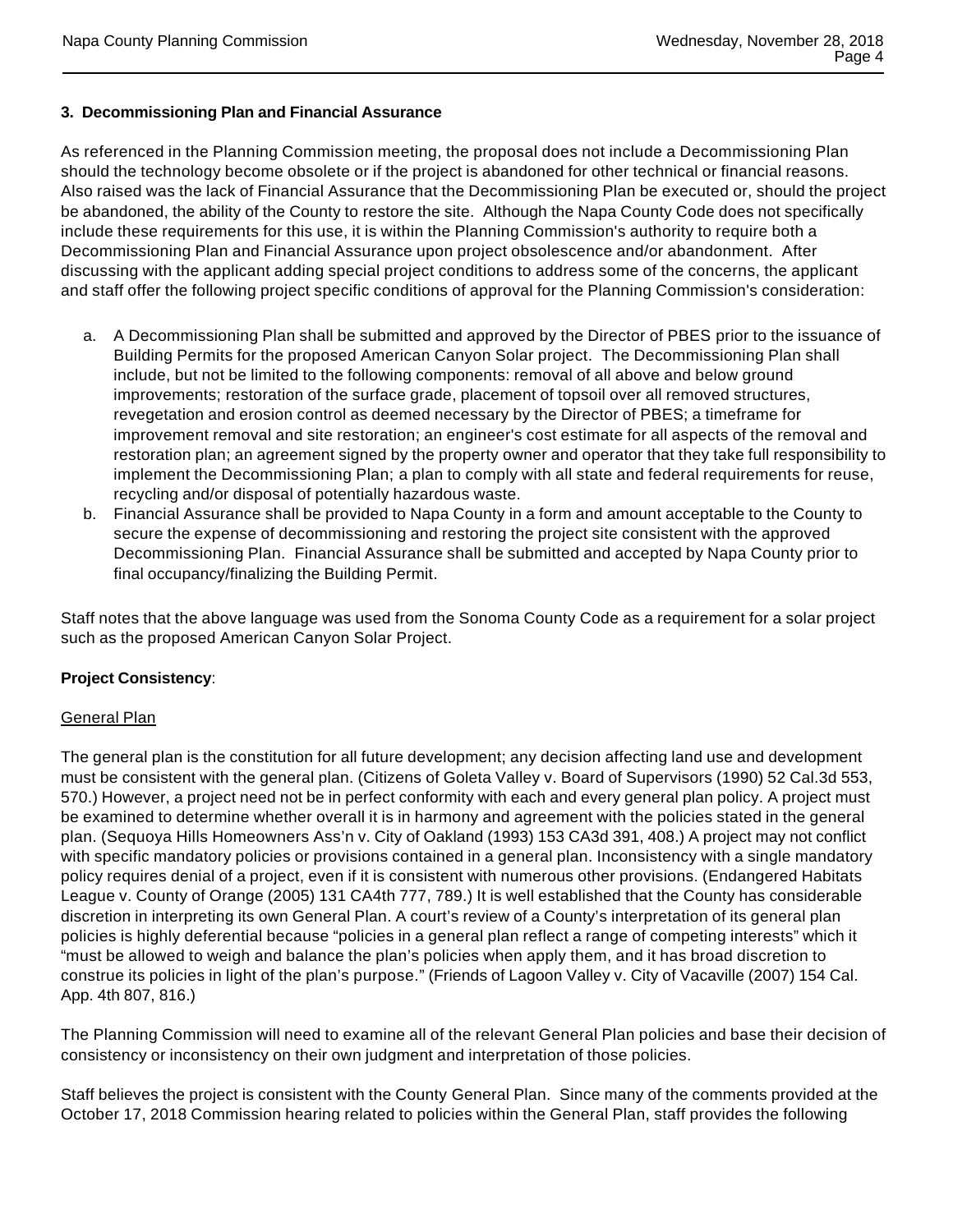analysis on policy that specifically addresses governmental and public uses such as the instant project. The following language is also found in Attachment A, Findings:

AG/LU-9: The County shall evaluate discretionary development projects, re-zonings, and public projects to determine their potential for impacts on farmlands mapped by the State Farmland Mapping and Monitoring Program (FMMP)…

The project site is designated "Other Land (X)" by the FMMP and is not Prime Farmland, Farmland of Statewide Significance or Unique Farmland. As such, development of the energy generation project will not remove sensitive farmland and therefore is consistent with this General Plan Policy.

AG/LU-12: No new non-agricultural use or development of a parcel located in an agricultural area shall be permitted unless it is needed for the agricultural use of the parcel, except as provided in Policies AG/LU-2, AG/LU-5, AG/LU-26, AG/LU-26, AG/LU-44 & 45, and ROS-1 .

While the project would introduce a new non-agricultural use on the property, the proejct will not displace agriculture and would not permanently remove lands from future agriculture use. General Plan Agricultural Preservation and Land Use Policy, AG/LU-29 allows for the proposed solar energy generation use (see discussion below) and implementing Zoning Ordinance Chapter 18.120 allows for the proposed solar facility in any Zoning District, the proposed solar facility use is considered an acceptable use of non-urban land (i.e. Agricultural Watershed and Open Space designated property such as the subject site).

AG/LU-29: Governmental uses and public utility uses shall be permitted in appropriate locations. Only those new governmental and public utility uses which specifically implement programs mandated by the state or federal government shall be permitted in non-urban areas....

As stated above, the State of California established a number of number of legislative goals and requirements to generate more renewable energy. The legislation as a whole establishes the mechanisms under which public utilities work in partnership with private power generators to achieve the mandatory goals. Projects such as the American Canyon Solar Project are the only way for Community Choice Aggregators (CCAs) to cost effectively meet their state driven mandates by procuring renewable energy generation.

Specific to the appropriateness of the project location as noted in AG/LU-29, the site is uniquely suited for a solar power generation facility given: i) its location within an area of very low residential density and surrounding grazing and horse boarding uses; ii) the flat topography of the site such that views into the site are difficult from the surrounding properties and public roadways; iii) the dense vegetation screening the site from public views; and, iv) its location adjacent to Interstate Highway 80, a noise and light generating transportation corridor.

The General Plan also contains the following policies related to energy generation facilities and renewable energy sources:

AG/LU-117: The County shall seek to be involved to the extent possible in the decisions of local, state, federal, and other agencies regarding the location of energy generation facilities …. with the potential to negatively affect the visual character of the county.

The project is proposed by a private entity and is therefore subject to County regulations requiring a use permit and environmental review pursuant to CEQA. Additionally, the site plan has been designed such that the panels would not be visible from public vantage points given the extent of mature landscaping bordering the site and the site's location relative to the surrounding public roadways.

CON-68: The County shall promote research and the development and use of advanced and renewable energy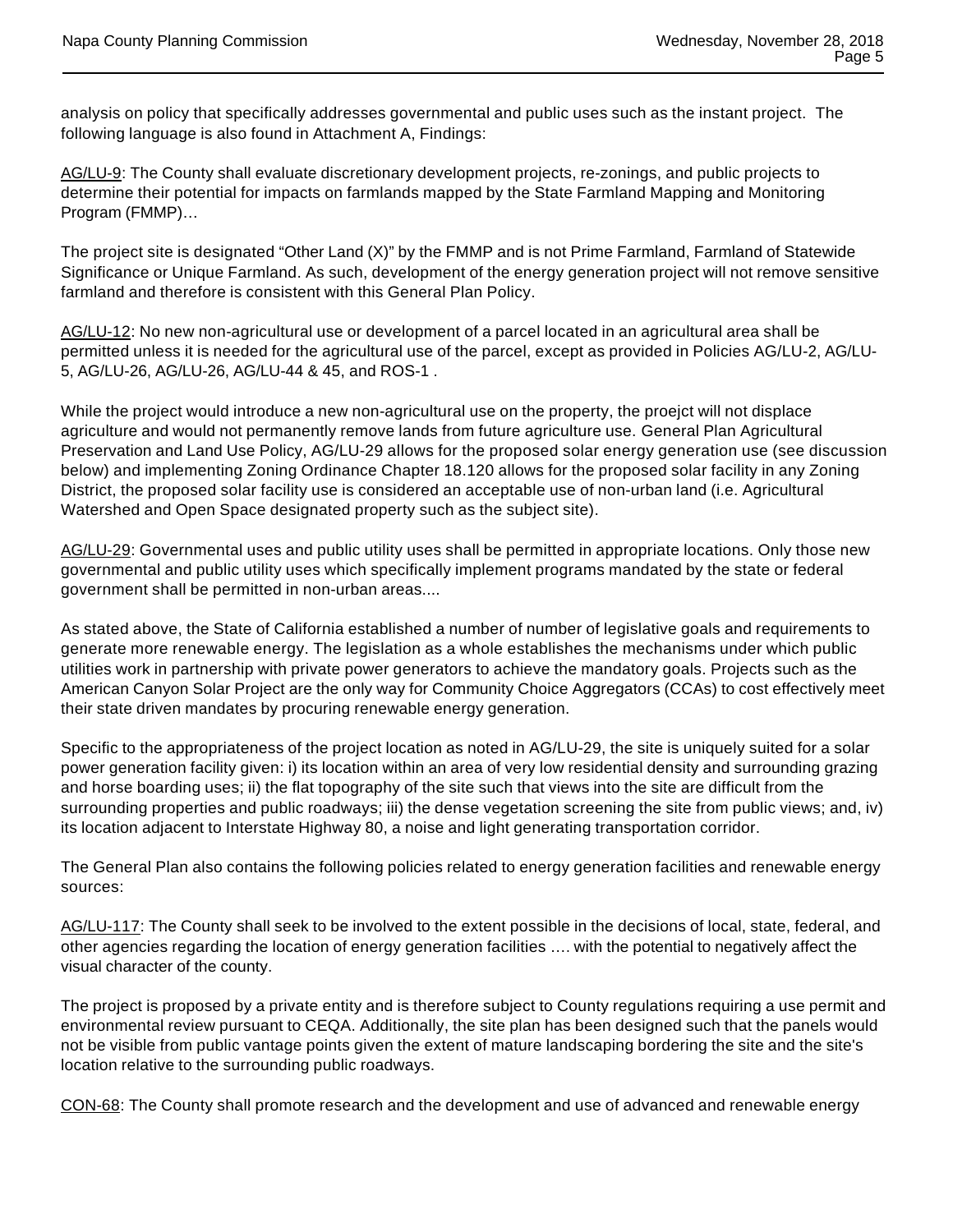technology….

CON-70: The County shall seek to increase the amount of energy produced through locally available energy sources, including establishing incentives for, and removing barriers to, renewable and alternative energy resources (solar, wind) where they are compatible with the maintenance and preservation of environmental quality.

The proposed project would utilize the site for the generation of electricity through the conversion of solar resources. The power generated will be provided to County of Napa's selected renewable power purveyor which will then be made available through the MCE program. Based on the location of the solar energy generation facility (American Canyon Solar Project), the electrical energy generated by the proposal will serve customers in proximity to the site which include Napa County and City of American Canyon energy customers.

#### **Decision Making Options**:

As noted in the Executive Summary Section above, Staff is recommending approval of the project with conditions of approval as described in Option 1 below. Decision making options including the following:

#### Option 1 – Approve Applicant's Proposal with Project Specific Conditions of Approval

Discussion - This option would result in construction of the proposed solar project. Development setbacks meet or exceed the requirements of the AW Zoning District. No exceptions or variations to the AW development standards have been requested. Staff recommends approval of the applicant's request to include the conditions contained in Attachment B: Revised Conditions of Approval and the suggested additional conditions of approval provided in the staff report. The Commission could also suggest modifications or deletions of some of the recommended special conditions of approval under this option.

Action Required – Follow proposed action listed in Executive Summary. If conditions of approval are amended, specify conditions to be amended at time motion is made.

#### Option 2 – Approve Applicant's Proposal

Discussion - This option would result in construction of the proposed solar project. Development setbacks meet or exceed the requirements of the AW Zoning District. No exceptions or variations to the AW development standards have been requested. Approval would include conditions contained in Attachment B: Revised Conditions of Approval but would not include suggested additional conditions of approval provided in the staff report.

Action Required – Follow proposed action listed in Executive Summary. If conditions of approval are amended, specify conditions to be amended at time motion is made

#### Option 3 – Deny Proposed Use Permit

Discussion - In the event the Commission determines that the project does not, or cannot meet the required findings for grant of a use permit or cosistency with the General Plan, Commissioners should articulate what aspect(s) of the project is in conflict with required findings or General Plan, and either deny the request or continue the item to allow the applicant an opportunity to redesign the project.

Action Required – Commission should would articulate the aspect(s) of the project in conflict with required findings or General Plan and either take action to deny the project or, if needed, remand the matter to staff for preparation of required findings to return to the Commission on specified date.